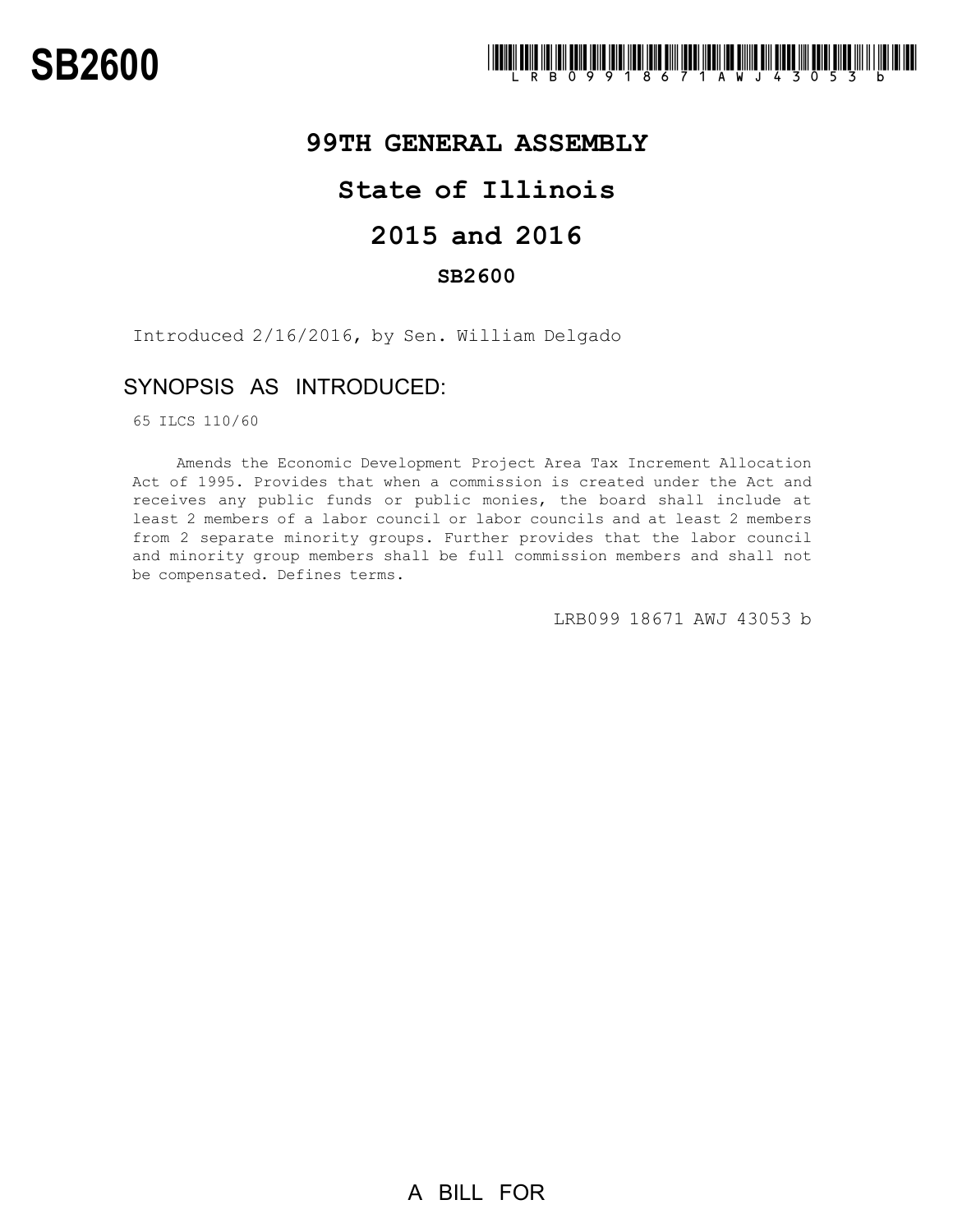1

AN ACT concerning local government.

#### **Be it enacted by the People of the State of Illinois, represented in the General Assembly:** 2 3

Section 5. The Economic Development Project Area Tax Increment Allocation Act of 1995 is amended by changing Section 60 as follows: 4 5 6

(65 ILCS 110/60) 7

Sec. 60. Powers of municipalities; economic development project area commissions. In addition to powers that it may now have, a municipality has the following powers under this Act: 8 9 10

(1) To make and enter into all contracts necessary or incidental to the implementation and furtherance of an economic development plan. 11 12 13

(2) Within an economic development project area, to acquire by purchase, donation, lease, or eminent domain and to own, convey, lease, mortgage, or dispose of land and other real or personal property or rights or interests in property and to grant or acquire licenses, easements, and options with respect to property, all in the manner and at a price the municipality determines is reasonably necessary to achieve the objectives of the economic development project. No conveyance, lease, mortgage, disposition of land, or agreement relating to the development of property shall be made or executed except 14 15 16 17 18 19 20 21 22 23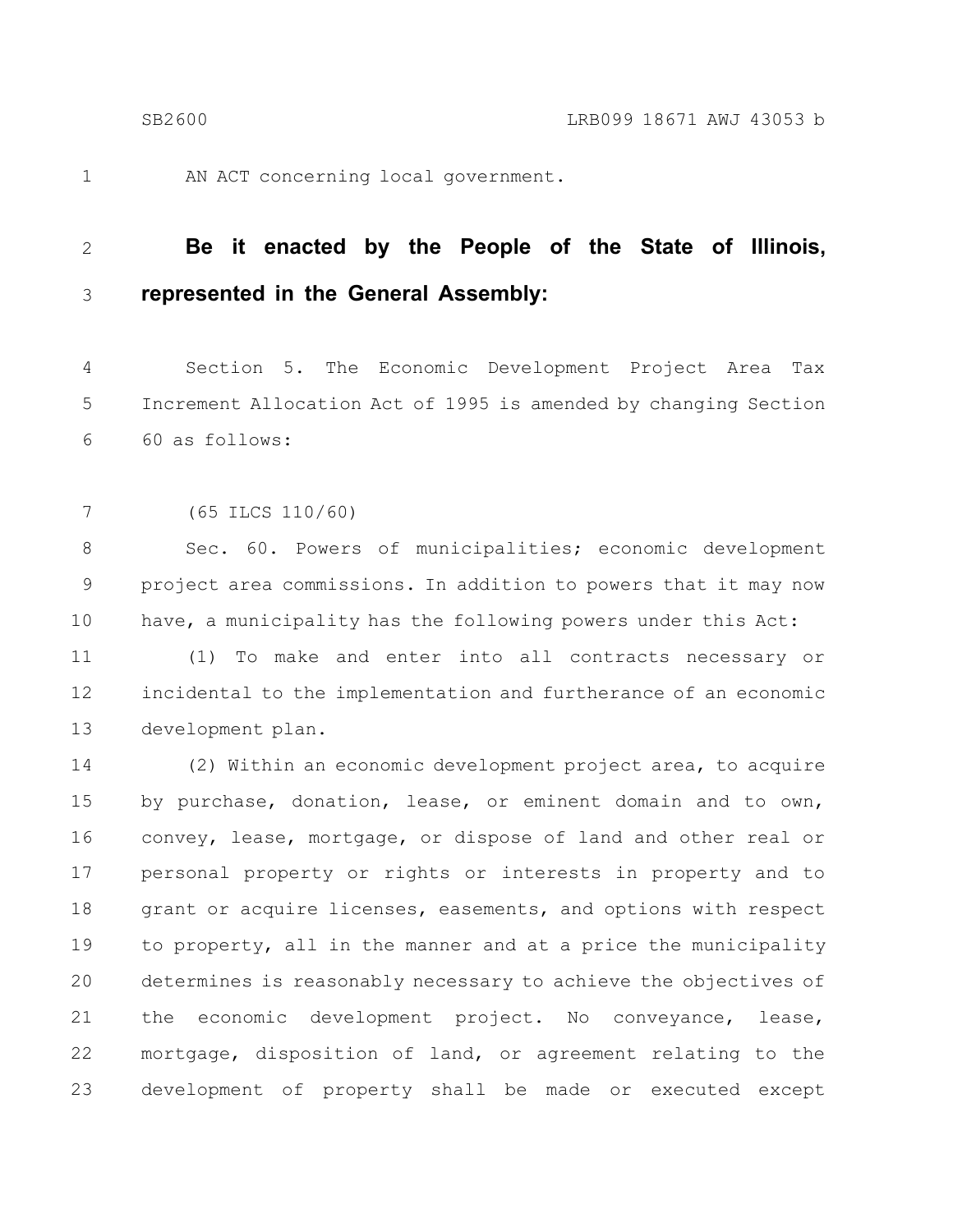pursuant to prior official action of the municipality. No conveyance, lease, mortgage, or other disposition of land in furtherance of an economic development project, and no agreement relating to the development of property in furtherance of an economic development project, shall be made without making public disclosure of the terms and disposition of all bids and proposals submitted to the municipality in connection with that action. 1 2 3 4 5 6 7 8

(3) To clear any area within an economic development project area by demolition or removal of any existing buildings, structures, fixtures, utilities, or improvements and to clear and grade land. 9 10 11 12

(4) To install, repair, construct, reconstruct, extend or relocate public streets, public utilities, and other public site improvements located outside the boundaries of an economic development project area that are essential to the preparation of an economic development project area for use in accordance with an economic development plan. 13 14 15 16 17 18

(5) To renovate, rehabilitate, reconstruct, relocate, repair, or remodel any existing buildings, improvements, and fixtures within an economic development project area. 19 20 21

(6) To install or construct any buildings, structures, works, streets, improvements, utilities, or fixtures within an economic development project area. 22 23 24

(7) To issue obligations as provided in this Act. 25

(8) To fix, charge, and collect fees, rents, and charges 26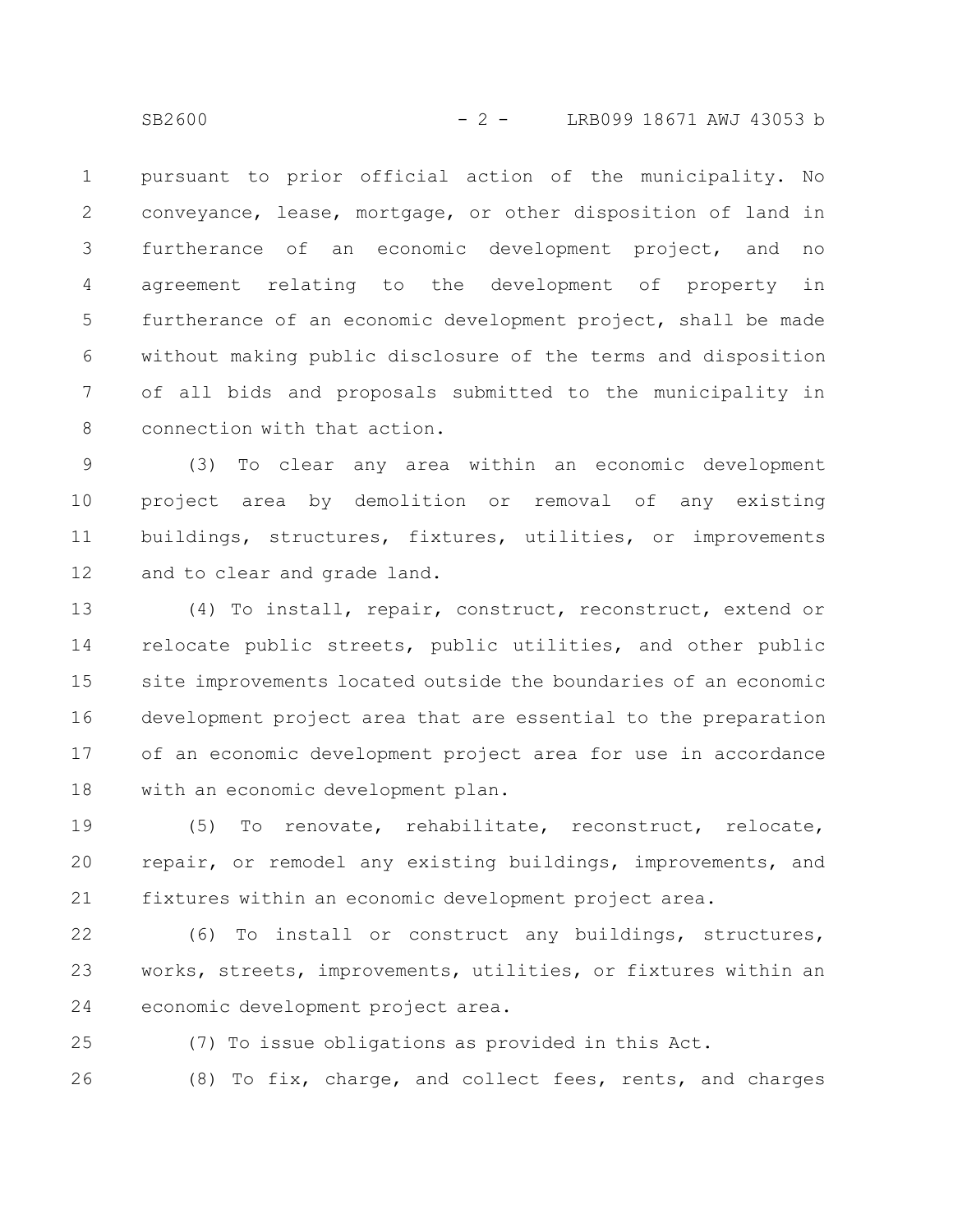for the use of any building, facility, or property or any portion of a building, facility, or property owned or leased by the municipality in furtherance of an economic development project under this Act within an economic development project area. 1 2 3 4 5

(9) To accept grants, guarantees, donations of property or labor, or any other thing of value for use in connection with an economic development project. 6 7 8

(10) To pay or cause to be paid economic development project costs, including, specifically, to reimburse any developer or nongovernmental person for economic development project costs incurred by that person. Any payments to be made by a municipality to developers or other nongovernmental persons for economic development project costs incurred by the developer or other nongovernmental person shall be made only pursuant to the prior official action of the municipality evidencing an intent to pay or cause to be paid those economic development costs. A municipality is not required to obtain any right, title, or interest in any real or personal property in order to pay economic development project costs associated with the property. The municipality shall adopt accounting procedures necessary to determine that the economic development project costs are properly paid. 9 10 11 12 13 14 15 16 17 18 19 20 21 22 23

(11) To utilize revenues received under this Act from one economic development project area for economic development project costs in another economic development project area that 24 25 26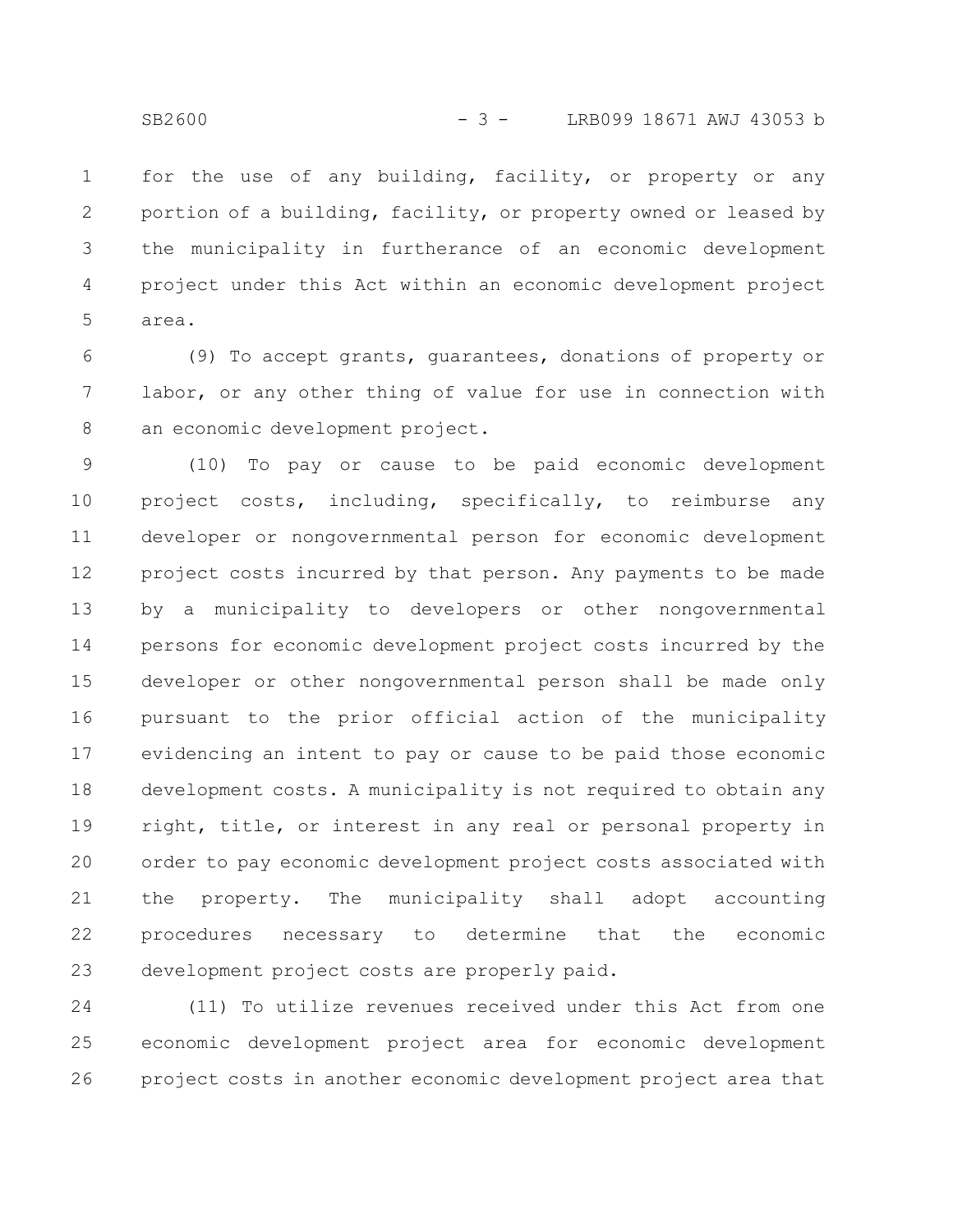is either contiguous to, or is separated only by a public right-of-way from, the economic development project area from which the revenues are received. 1 2 3

(12) To exercise any and all other powers necessary to effectuate the purposes of this Act. 4 5

(13) To create a commission of not less than 5 or more than 15 persons to be appointed by the corporate authorities of the municipality. Members of a commission shall be appointed for initial terms of 1, 2, 3, 4, and 5 years, respectively, in numbers to provide that the terms of not more than one-third of all the members shall expire in any one year. Their successors shall be appointed for a term of 5 years. The commission, subject to approval of the corporate authorities, may exercise the powers enumerated in this Section. The commission also may hold the public hearings required by this Act and make recommendations to the corporate authorities concerning the approval of economic development plans, the establishment of economic development project areas, and the adoption of tax increment allocation financing for economic development project areas. 6 7 8 9 10 11 12 13 14 15 16 17 18 19 20

When a commission created under this paragraph (13) receives any public funds or public monies, its board shall include not less than 2 members of a labor council or councils and not less than 2 members from 2 separate minority groups. The labor council or councils shall represent: (A) employees in the construction trades; and (B) employees in the public and 21 22 23 24 25 26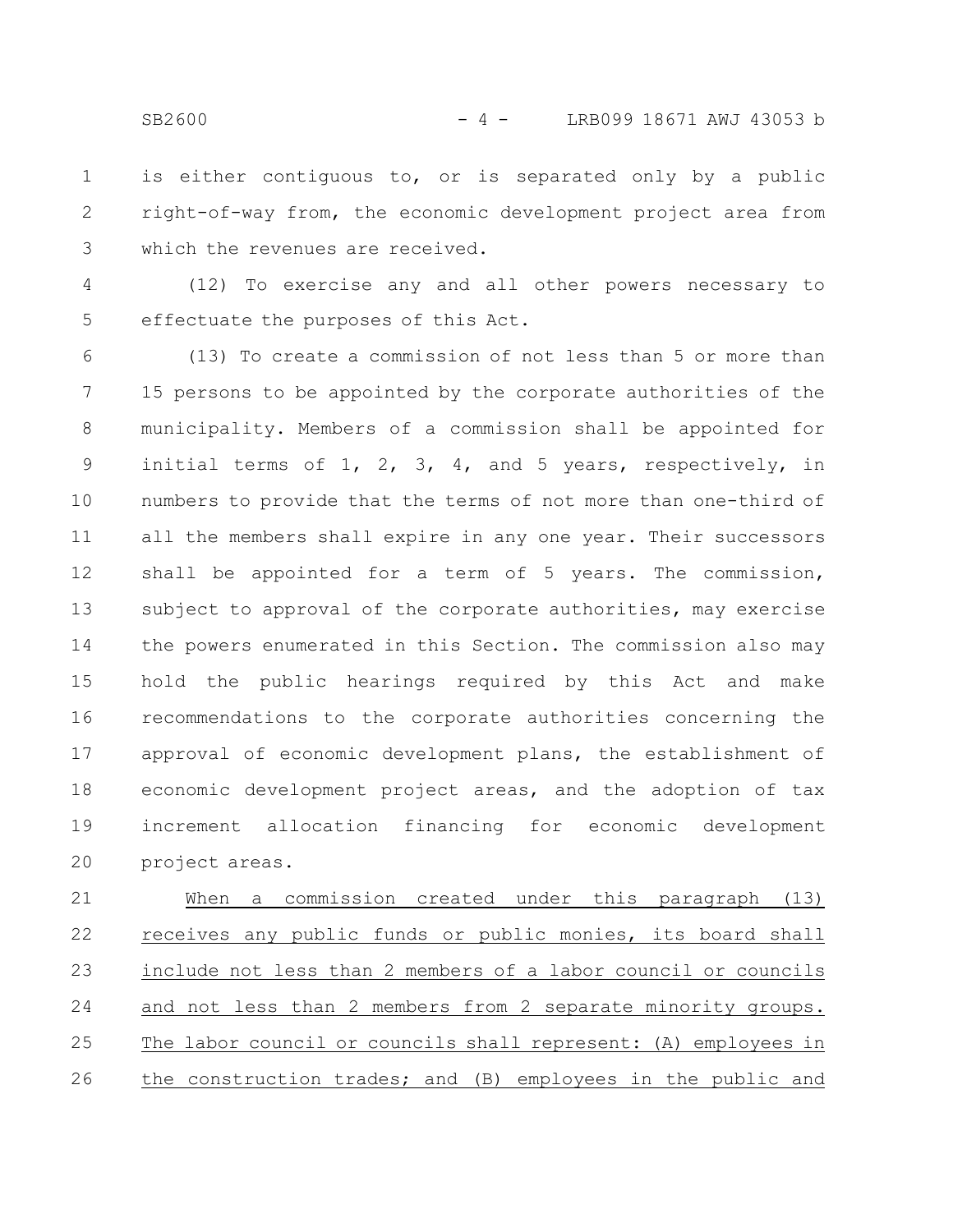### SB2600 - 5 - LRB099 18671 AWJ 43053 b

private sector. The labor council and minority group members shall be full commission members with all rights and privileges and shall not be compensated. For purposes of this paragraph: "Labor council" means any organization representing multiple entities who are monitoring or attentive to compliance with public or workers' safety laws, wage and hour requirements, making or maintaining collective bargaining agreements, or other statutory requirements. "Minority group" means a group that is a readily identifiable subset of the U.S. population and that is made up of persons who are any of the following: (i) American Indian or Alaska Native (a person having origins in any of the original peoples of North and South America, including Central America, and who maintains tribal affiliation or community attachment). (ii) Asian (a person having origins in any of the original peoples of the Far East, Southeast Asia, or the Indian subcontinent, including, but not limited to, Cambodia, China, India, Japan, Korea, Malaysia, Pakistan, the Philippine Islands, Thailand, and Vietnam). (iii) Black or African American (a person having origins in any of the black racial groups of Africa). (iv) Hispanic or Latino (a person of Cuban, Mexican, Puerto Rican, South or Central American, or 1 2 3 4 5 6 7 8 9 10 11 12 13 14 15 16 17 18 19 20 21 22 23 24 25 26